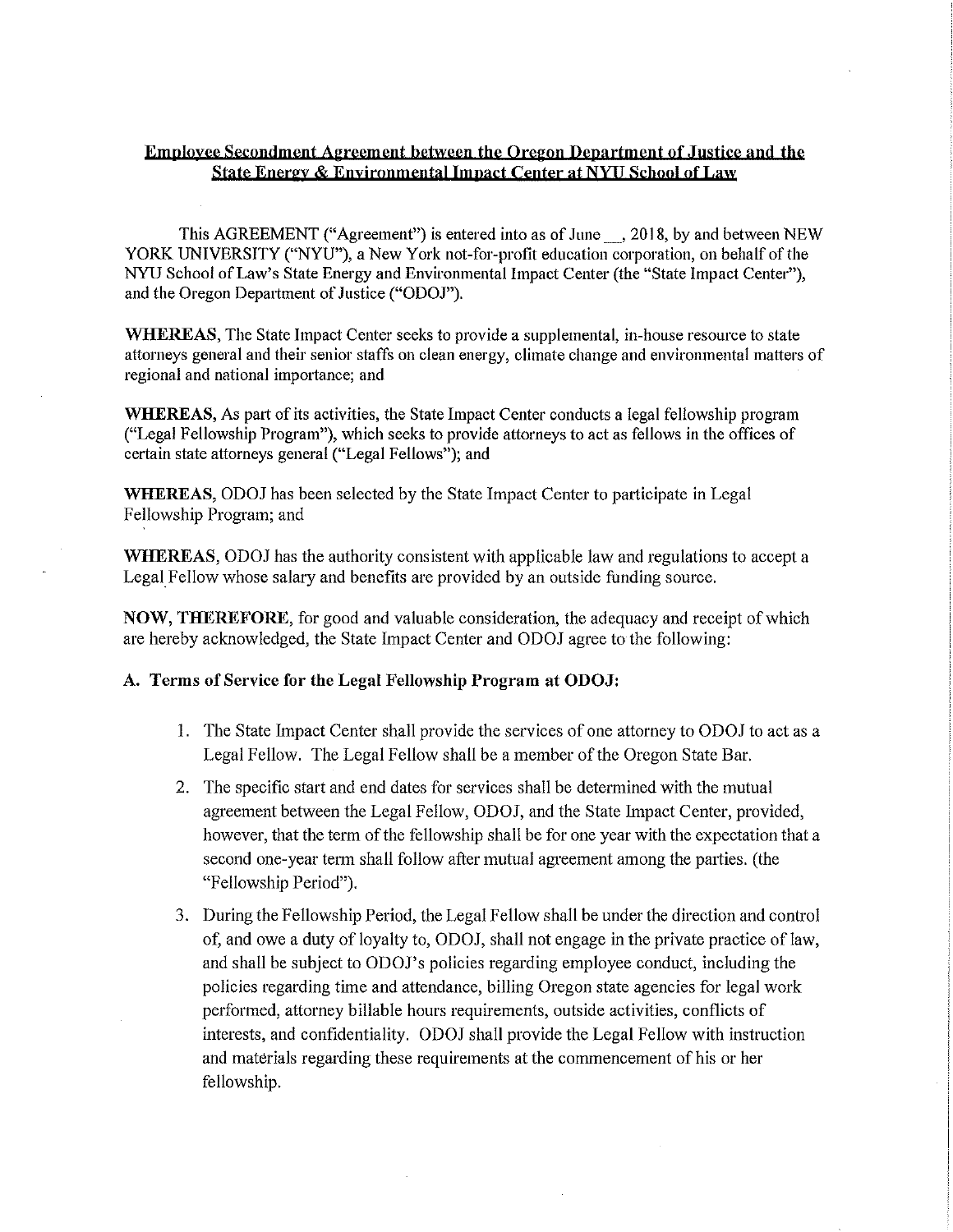- 4. During the Fellowship Period, NYU shall provide to the Legal Fellow salary, benefits, and travel expenses for any travel approved by the State Impact Center. NYU has determined that the Legal Fellow is expected to work a professional workweek on a salaried basis.
- 5. Pursuant to Oregon's sick leave law, ORS 653.601 to 653.661, NYU will provide the Legal Fellow with up to 40 hours of protected sick leave time per year, earned at a rate of not less than 5 .3 hours per month.
- 6. During the Fellowship Period and provided the Legal Fellow practices law only on behalf of the State of Oregon and does not engage in the private practice of law, ODOJ certifies that the Legal Fellow will be exempt from the requirement to pay an annual assessment to the Oregon State Bar Professional Liability Fund. Subject to the limitations of Article XI, section 7, of the Oregon Constitution and the Oregon Tort Claims Act (ORS 30.260 through 30.300), ODOJ shall indemnify, defend, and hold harmless the Legal Fellow from any legal malpractice claim asserted against the Legal Fellow, provided that:
	- a. The Legal Fellow waives attorney client privilege as to any facts related to the complaint asserted against the Legal Fellow and that are relevant to any separate proceedings in which the State of Oregon also has an interest, e.g., defense of a tort claim, termination of employment, etc.; and
	- b.The conduct by the Legal Fellow that is the subject of the complaint was in accordance with this Agreement and was:
		- 1. In accordance with an ODOJ ethics policy or procedure or an opinion of the ODOJ Ethics Committee;
		- 2. In accordance with direction provide by the Legal Fellow's ODOJ supervisor; or
		- 3. Was apparently within the proper scope and discretion of the duties assigned to the Legal Fellow.
- 7. ODOJ shall provide the Legal Fellow with a copy of this Agreement prior to the date that the Legal Fellow begins employment with NYU, and when ODOJ provides this Agreement it shall specifically note the requirements of paragraph A.6 of this Agreement.
- 8. ODOJ may terminate the services of the Legal Fellow upon seven (7) days' written notice to the State Impact Center, provided that ODOJ shall attempt to resolve any performance or other issues involving the Legal Fellow with the Legal Fellow and the State Impact Center before terminating the services of the Legal Fellow. The State Impact Center may terminate this Agreement for any reason upon seven (7) days' written notice to ODOJ.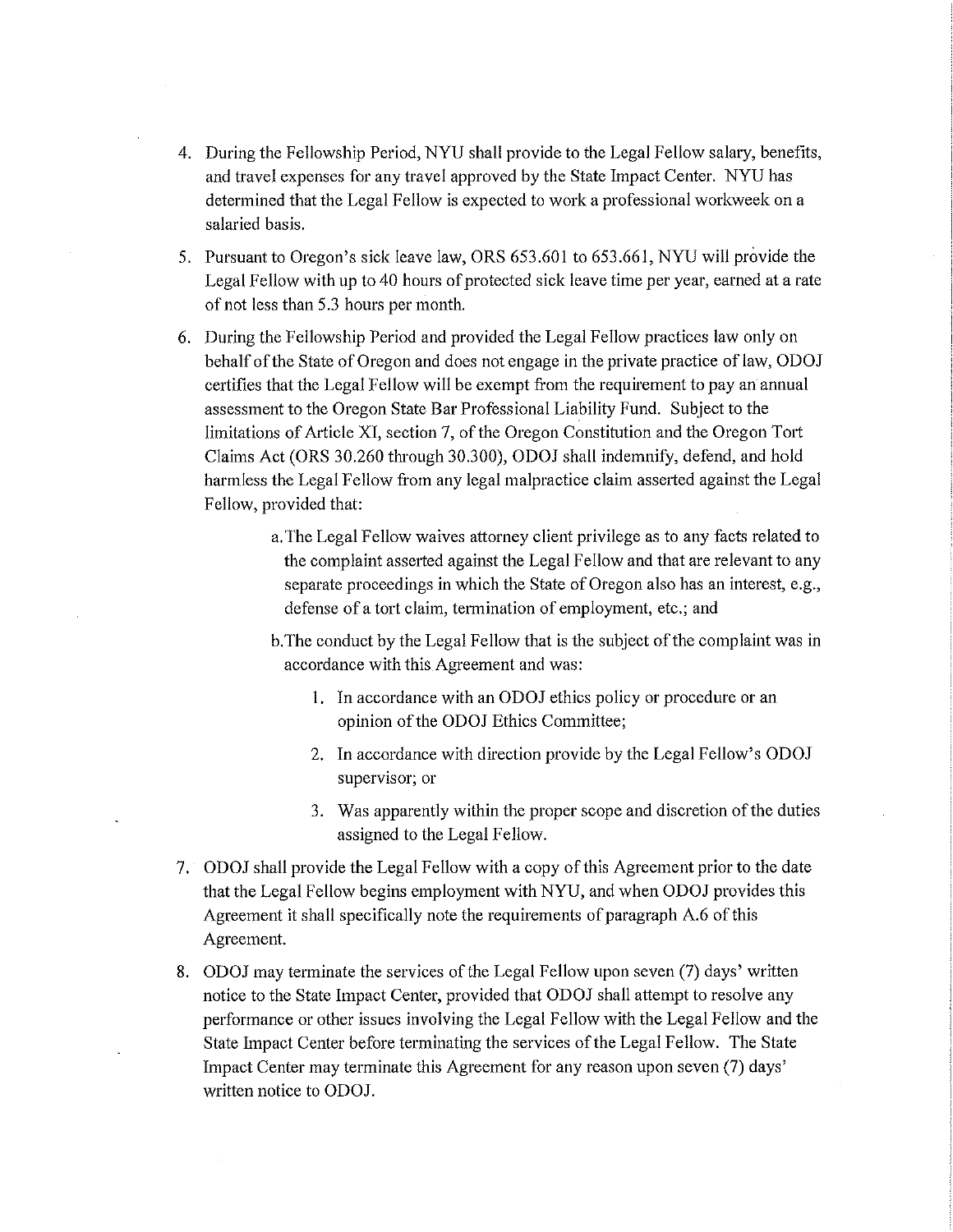9. Subject to the limitations of Atticle XI, section 7, of the Oregon Constitution and the Oregon Tort Claims Act (ORS 30.360 through 30.300), ODOJ shall indemnify, defend and hold NYU, its officers, directors, agents, and employees harmless from any claims, causes of action, or judgments arising out of (I) the negligent or intentional acts or omissions of ODOJ, its officers, agents or employees, and the Legal Fellow during the Fellowship Period and while the Legal Fellow is subject to the direction and control of ODOJ under this Agreement or (2) ODOJ's breach of this Agreement. The State Impact Center shall indemnify, defend and hold ODOJ harmless from any claims, causes of action, or judgments arising out of the State Impact Center's breach of this Agreement.

# **B. Nature of the Fellowship Position at ODOJ**

- 1. During the Fellowship Period, ODOJ shall appoint the Legal Fellow as a Special Assistant Attorney General. ODOJ may, at its option and provided it is consistent with this Agreement, either provide the Legal Fellow with an appointment letter or ask the Legal Fellow to sign a SAAG appointment agreement.
- 2. ODOJ shall assign the Legal Fellow substantive work and responsibility matching that of other attorneys in the agency with similar experience and background. The Legal Fellow's substantive work shall be primarily on matters relating to clean energy, climate change, and environmental matters ofregional and national importance.
- 3. ODOJ shall aim to include the Legal Fellow in the range of its work where possible, such as strategy discussions and court appearances.
- 4. ODOJ shall afford the Legal Fellow the opportunity to partake in all legal education, including CLEs, offered by ODOJ to its attorneys.

# **C. Prohibited Activity**

- I. ODOJ may not request or permit the Legal Fellow to engage in any activities that would constitute any of the following:
	- a. To carry on propaganda, or otherwise attempt to influence any specific legislation through (i) an attempt to affect the opinion of the general public or any segment thereof or (ii) communication with any member or employee of a legislative body, or with any other governmental official or employee who may participate in the formulation of the legislation ( except technical advice or assistance provided to a governmental body or to a committee or other subdivision thereof in response to a written request by such body, committee or subdivision), other than through making available the results of non-partisan analysis, study or research;

b.To engage in any other activity that may constitute lobbying under federal, state, or local laws or regulations;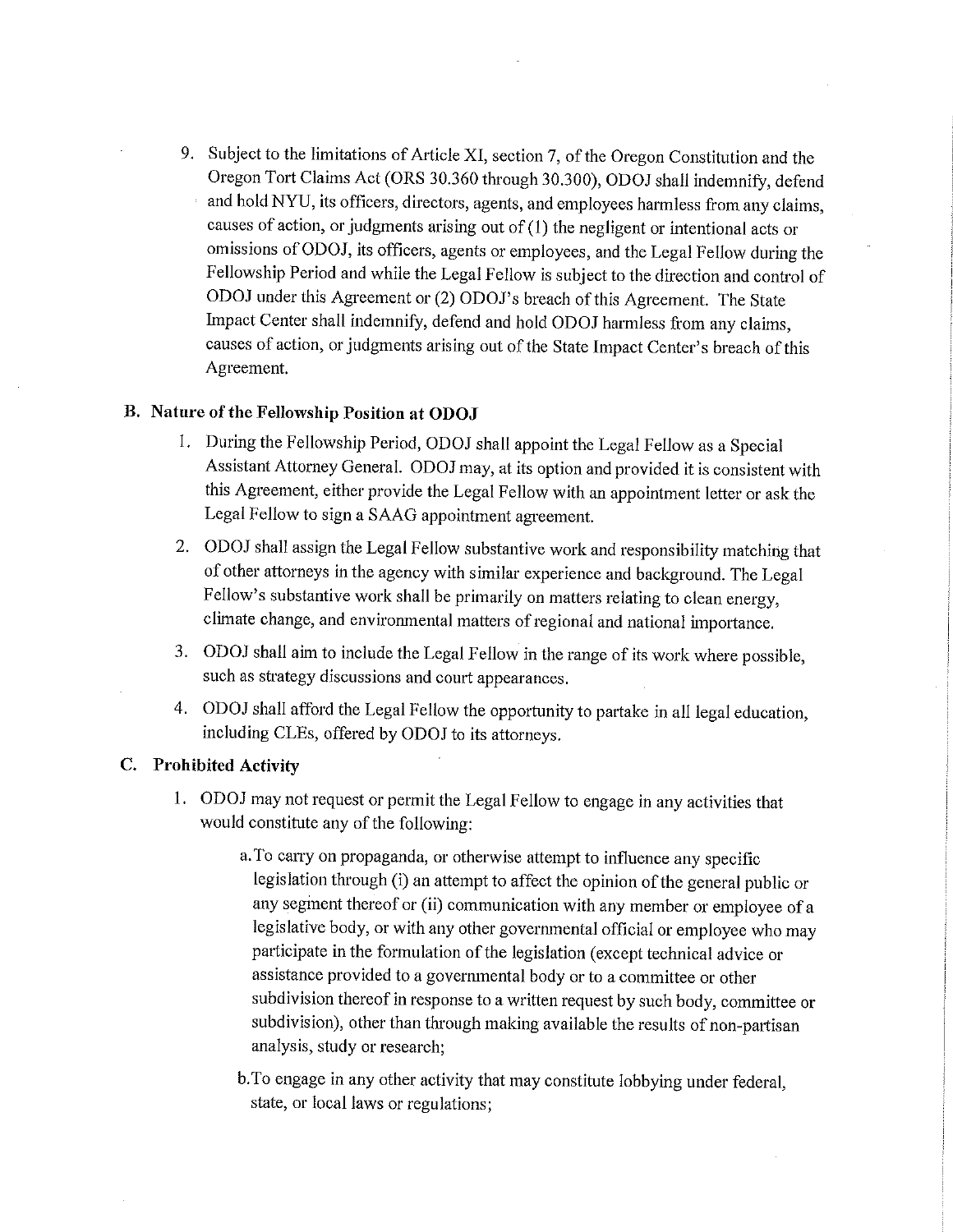c. To influence the outcome of any specific public election; or

d. To support the election or defeat of a candidate for public office, finance electioneering communications, register prospective voters or encourage the general public or any segment thereof to vote in a specific election.

- 2. ODOJ may not request or permit the Legal Fellow to participate in any matter that involves New York University or any of its affiliates; and, to the extent that ODOJ participates in a matter that involves New York University or any of its affiliates, ODOJ shall create an ethical wall between the Legal Fellow and ODOJ with regard to the matter to ensure that the Legal Fellow has access to no information relating to the matter.
- 3. ODOJ has determined that NYU's payment of salary and benefits to the Legal Fellow and the provision of services by the Legal Fellow to ODOJ do not constitute an impermissible gift under applicable law or regulation. No part of this agreement is intended to induce ODOJ to undertake or refrain from undertaking any action within the purview of ODOJ. ODOJ retains sole discretion to determine whether to undertake any action, including any actions relating to clean energy, climate change, and environmental matters of regional and national importance or involving New Yark University or any of its affiliates.

## **D. Communications and Reporting**

- 1. The State Impact Center shall not have a proprietary interest in the work product generated by the Legal Fellow during the fellowship. The State Impact Center shall not be authorized to obtain confidential work product from the Legal Fellow unless the Legal Fellow has obtained prior authorization from the Legal Fellow's supervisor at ODOJ.
- 2. Notwithstanding the above, ODOJ shall provide periodic reports to the State Impact Center regarding the work of the Legal Fellow. These repotis shall include a narrative summary, subject to confidentiality restrictions, of the work of the legal fellow and the contribution that the legal fellow has made to the clean energy, climate change, and environmental initiatives of ODOJ. These reports shall be provided pursuant to the following schedule:
	- a. Activity for the period from May 1, 2018 through July 31, 2018 shall be provided no later than August 1, 2018.
	- b. Activity for the period from August 1, 2018 through January 31, 2019 shall be provided no later than February I, 2019.
	- c. A final report for activity from the beginning of the Fellowship Period until the end of the Fellowship Period shall be provided within five (5) business days of the end of the Fellowship Period.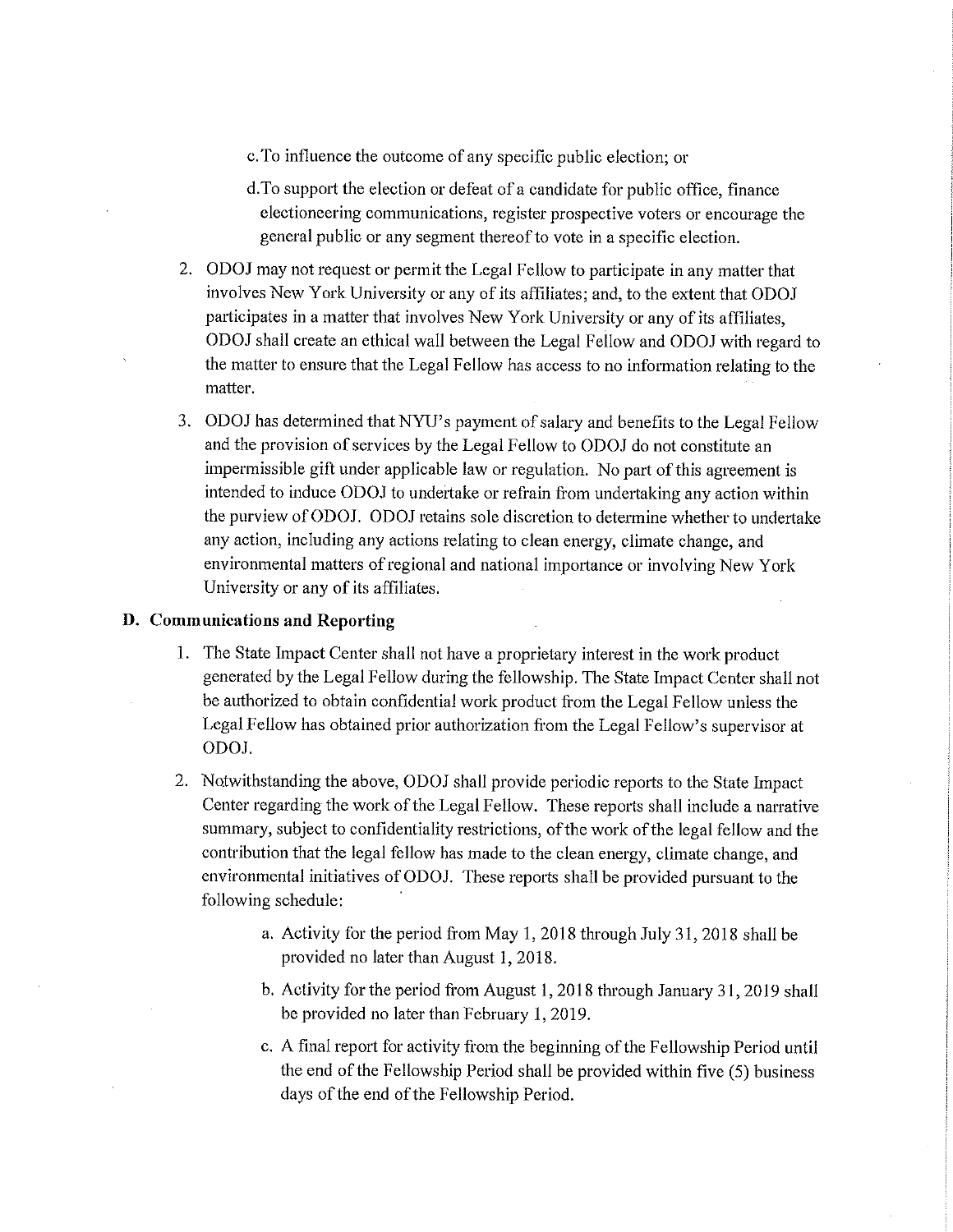- 3. ODOJ acknowledges that New York University may be required to make filings or disclosures that reference ODOJ, the Legal Fellow, or the Legal Fellowship Program, and that ODOJ is not required to review or approve any such filings except where New York University requests such review or approval.
- 4. In addition to the formal reporting requirements, ODOJ and the Legal Fellow shall collaborate with the State Impact Center on clean energy, climate change, and environmental matters in which the Legal Fellow is engaged, including coordination on related public announcements.
- 5. Notifications to ODOJ relating to this agreement should be directed to

Paul Garrahan Attorney-in-Charge, Natural Resources Section Oregon Department of Justice 1162 Comt St. NE Salem, OR 97301-4096 503-947-4593 paul.garrahan@doj.state.or.us

6. Notifications to the State Impact Center relating to this agreement should be directed to Elizabeth Klein

Deputy Director

State Energy & Environmental Impact Center, NYU School of Law 1015 15<sup>th</sup> Street NW, Suite 600 Washington, DC 20005 202-641-8364 Elizabeth.klein@nyu.edu

## **E. Miscellaneous**

- I. This Agreement constitutes the complete understanding of the parties and supersedes any other agreements between the parties. No amendment to this Agreement shall be valid and binding unless reduced to writing and signed by the parties.
- 2. This Agreement shall be governed by the laws State of New York, however, all issues relating to the sovereign and governmental immunities of the State of Oregon shall be governed by and construed in accordance with the laws of the State of Oregon and the United States Constitution. The Agency reserves all immunities, defenses, rights or actions arising out of its sovereign and governmental status or under the Eleventh Amendment to the United States Constitution, except to the extent waived by Oregon statute. No waiver of any such immunities, defenses, rights or actions may be implied or otherwise deemed to exist by reason ofODOJ's entry into this Agreement.